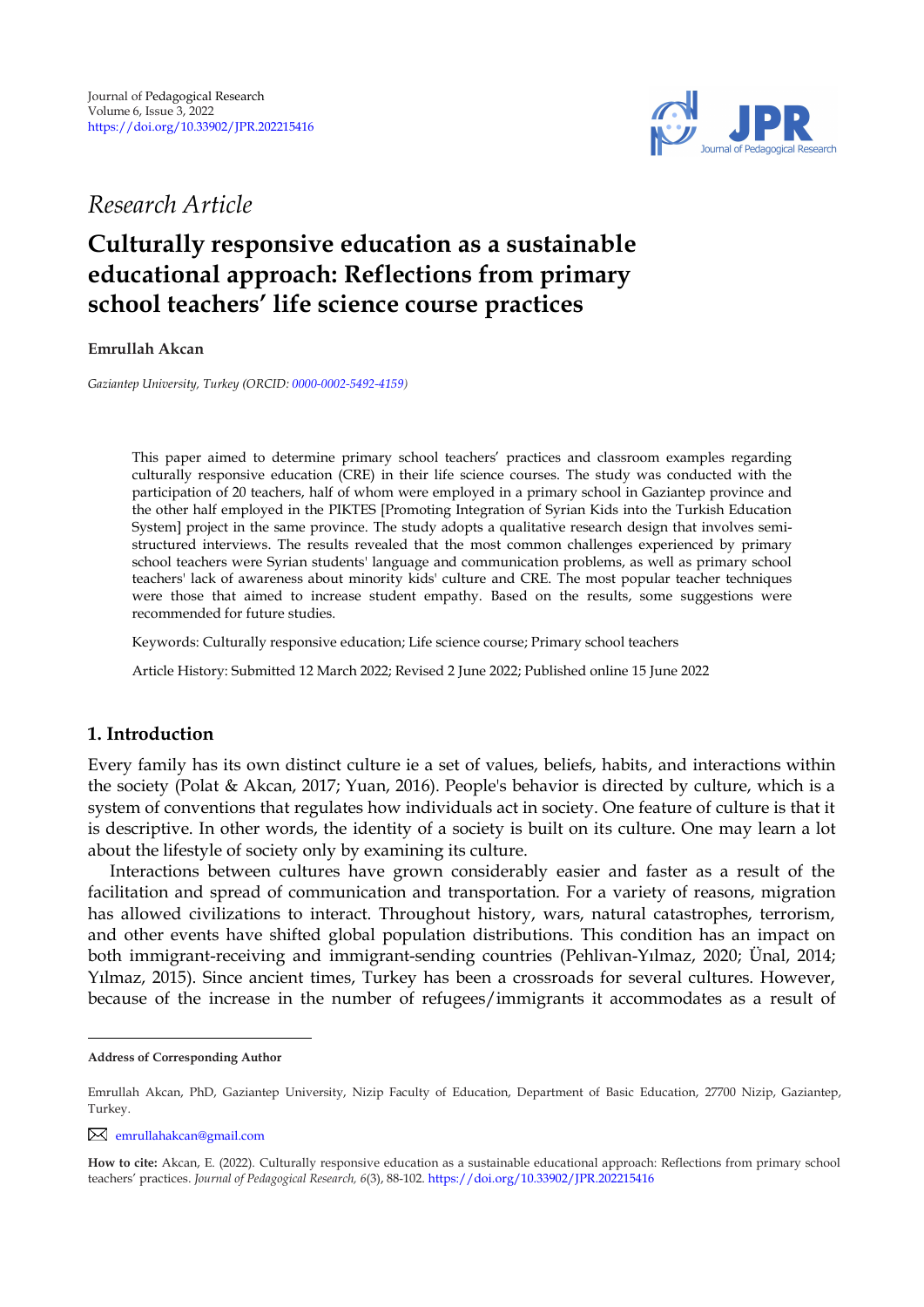various immigration, its multicultural structure has become more diverse. Not only the number of refugee/immigrant students but also differences such as socioeconomic status, individual differences, ethnic identity, mother tongue, religious belief, gender, place of residence (rural/urban), number of siblings, school types (state/private school), and geographical regions all contribute to cultural differences within the Turkish education system. This cultural diversity is natural, given that every family, and even every individual, is a cultural carrier. While there are numerous benefits to cultural variety, it may also lead to a slew of issues. Loneliness, exclusion, introversion, dropping out of school, and other issues faced by kids from various cultures are examples of some of the issues they face (Kotluk & Kocakaya, 2018). Negative scenarios include a lack of communication between school and home, peer bullying, and discrimination against students of various ethnicities. This condition can have a direct impact on academic performance. One of the factors that contribute to academic failure is the neglect of students' cultural lives (Pehlivan-Yılmaz, 2019). Despite the diversity of cultures in the classrooms, the importance of culture in the learning-teaching process is sometimes overlooked in the curriculum. This condition creates a significant issue in terms of sustainable education. Education applied in schools often puts students—whose cultural identity is not compatible with dominant norms—at a disadvantage (Walker, 2019) because the student, who cannot live his own culture in the environment he is in, feels alienated. This feeling of alienation can make him lonely and cause a decrease in his readiness level. In order not to encounter these negative consequences, it is necessary to value cultural diversity. The way to improve disadvantaged students' conditions—due to their different cultural backgrounds—is through CRE.

Before delving into the definition of culturally responsive education, it's important to first discuss how the notion came to be. With the increasing cultural diversity around the end of the twentieth century, different phrases were offered to convey the cultural difference between home and school. Ladson-Billings (1995) described the chronological use of cultural diversity in her literature synthesis as culturally appropriate, culturally congruent, culturally responsive, culturally compatible, and cultural synchronization. After briefly addressing these definitions, Ladson-Billings (1995) proposed his own term: "culturally relevant pedagogy". According to the author culturally relevant pedagogy can be defined as a contemporary model that allows all students to accept and affirm their cultural identity while developing a critical perspective that focuses not only on the academic achievement of the student, but also challenges the ongoing inequalities in schools. However, Ladson-Billings (1995), who made a significant contribution to the conceptualization of the subject in the literature, defined CRE as a teaching practice aiming to encourage students to be stronger and equipped intellectually, emotionally, politically, and socially, which must meet three criteria. These abilities include the ability to intellectually develop students, the desire to cultivate and support cultural competency, and the development of a sociopolitical or critical consciousness. CRE is defined as a method of using culture to better successfully teach ethnically diverse students about cultural characteristics, experiences, and perspectives (Gay, 2002a). CRE, according to Kotluk and Kocakaya (2018), is education that focuses on providing all students with high-level skills by incorporating students' cultures, emotional and social backgrounds, cognitive schemes, experiences, and various cultural values such as language and ethnicity into educational systems, learning, and teaching processes.

CRE has been a subject of study in the international literature for years, and it is widely regarded as one of the most successful approaches for meeting the learning demands of culturally diverse students (Ford, 2010; Gay, 2014; Wanless & Crawford, 2016). CRE, according to Gay (2014), are behavioral manifestations of knowledge, beliefs, and values that acknowledge the relevance of racial and cultural diversity in learning. In another definition, Ladson-Billings (2014) stated that CRE "empowers students intellectually, socially, emotionally, and politically by using cultural referents to impart knowledge, skills, and attitudes" (p.20). Furthermore, according to Hammond (2016), cultural responsiveness improves students' learning capacity by utilizing their cultural frameworks. CRE emphasizes cultural diversity in teaching (Ginsberg & Wlodkowski, 2009) and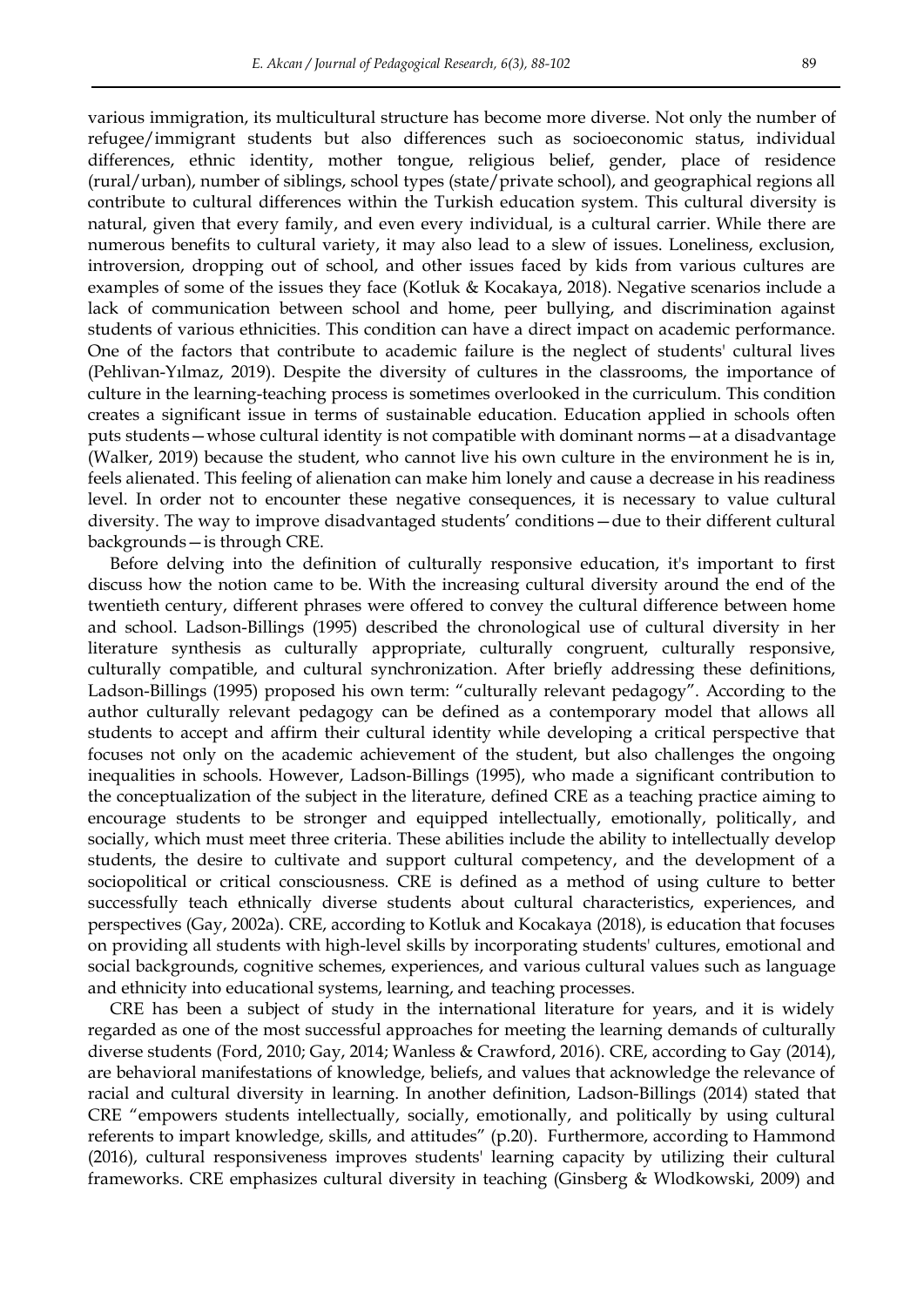promotes cultural interaction among students by emphasizing the student (Rajagopal, 2011 as cited in Pehlivan-Yılmaz, 2020). CRE is a type of education that encompasses all of a student's differences, and, contrary to popular thought, it is not limited to disadvantaged individuals. Its goal is to develop peaceful, culturally competent persons who accept and respect one other's differences (Kotluk & Kocakaya, 2018). Another goal of CRE is to promote the engagement and success of culturally diverse and minority students because each student's culture and experience is a valuable resource that helps them make sense of their surroundings (Milner, 2011; Walker, 2019).

CRE has a number of significant challenges. Negative teaching attitudes are one of the most significant obstacles (Gay, 2002b). Because schools and teachers must honestly believe that all students can succeed in order to provide an effective and sustainable education (Paris, 2012; Walker, 2019). Teachers who are culturally sensitive can incorporate student cultures, ethnicities, and social realities into their lessons (Keehne et al., 2018). Teachers should be aware of and combat stereotypes that may jeopardize the success of students from minority backgrounds, using inclusive pedagogical abilities such as CRE (Brown-Jeffy & Cooper, 2011; Walker 2019). Therefore, if it is desired to raise culturally sensitive and caring children, it should first start with teachers and primary education (Mensah, 2011). Teachers can't teach what they don't know. Educators who are unfamiliar with a culture should embark on a transformative learning-teaching process with their colleagues and students to determine where to begin (Baldwin, 2015; Gay, 2014). Teachers should be encouraged to study and practice CRE. To begin, pre-service teachers who grasp the principles of CRE in teacher education can begin to transform theory into practice and use these principles in the classroom (Mensah, 2011). The ability of teachers to conduct their classes in a culturally sensitive manner is strongly tied to their cultural sensitivity. As a result, primary school instructors, who serve as role models for primary school students, should be culturally aware.

# **1.1. Why Culturally Responsive Education?**

Schools assist students to comprehend and analyze cultural characteristics from many locations around the world (Şahin, 2019). One of the most effective lessons for understanding and interpreting the cultural aspects present in society is the life science lesson, which is one of the most significant lessons provided in the first three years of primary school in Turkey. The goal of the life science curriculum is to raise people who are healthy and safe, care about the environment and nature, conduct research, and love their country (Ministry of National Education [MoNE], 2018). At the same time, it addresses topics such as getting to know the students' family, history, and cultural values. As a result, the life science lesson is the first lesson in which students learn about the society where they live. CRE aligns with the goal of the life science curriculum since it requires students to explore their surroundings' cultures and be aware of the richness of cultural diversity. "Communication in other languages" is one of the eight key competencies aspired for in the life science course. Communication competency in foreign languages necessitates communication, mediation, and intercultural understanding in foreign languages, all of which are related to this topic. Students should engage correctly in all kinds of social and cultural circumstances, according to the competency of "communication in mother tongue," which is another notion specified in the life science curriculum (MoNE, 2018). From this perspective, CRE stands out as one of the ways for students to connect within the context of culture and build intercultural understanding.

In summary, a life science lesson requires students to study the society in which they live by first knowing and understanding themselves, then understanding their environment and the events that occur around them, and then identifying methods to improve their lives. The life science course curriculum is updated in response to social changes and includes a structure that demonstrates ongoing improvement (Şahin, 2009). CRE may be incorporated into this structure, and the life science course, which is connected with life in primary school, maybe the most important in this context. Life science course, according to Sönmez (1997), is described as the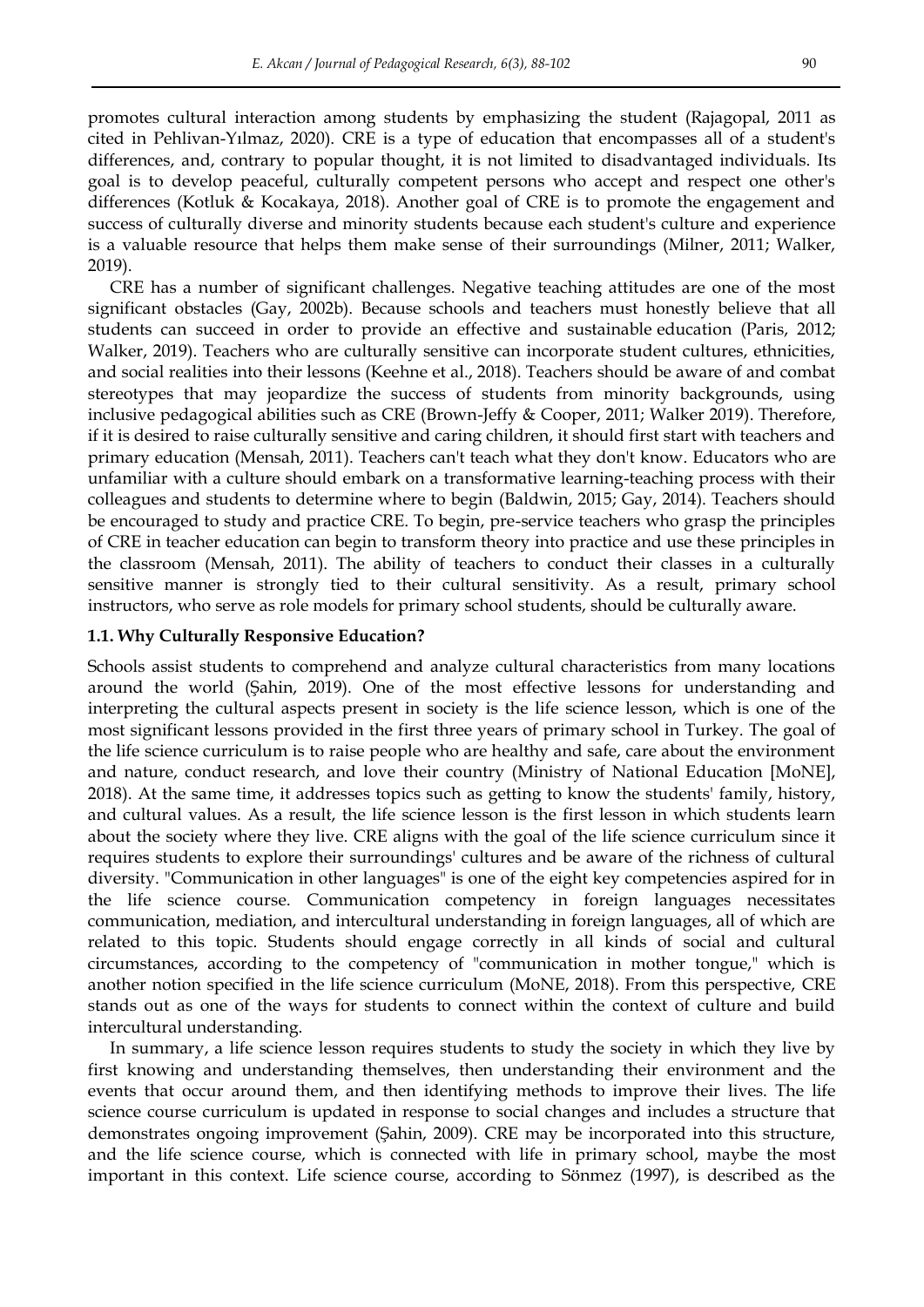process of developing a connection with natural and social reality based on proof and the living knowledge gained at the end of the process. The knowledge that the children bring to class and learn at home contains remnants of the student's own culture. The life science course connects what children know at home with what they learn at school and what they will study in the future. Meanwhile, the life science course provides an atmosphere in which students can express their ideas and understand the events and phenomena that occur in their immediate surroundings. The life science lesson, on the other hand, is the ideal way for the teachers to incorporate cultural events and examples into the classroom. A life science lesson delivered without CRE will miss some foundations of learning in nations where diversity is high, such as Turkey. CRE encourages teachers to use strategies that allow students to be their true selves in the classroom and to form loving relationships with their peers and teachers. These personal connections result in improved learning, stronger intergroup relationships, and a decrease in bias (Byrd, 2016).

## **1.2. The Aim**

The focus of this research is to understand teachers' CRE practices and examples during life science lessons. The following research questions were developed by the aim of the study:

RQ 1) What are the challenges teachers face in facilitating cultural interaction with students from other cultures in a life science course, according to teachers?

RQ 2) What strategies do teachers use when using a CRE method in a life science lesson?

RQ 3) What kinds of examples do teachers present in the classroom involving CRE in a life science lesson?

# **2. Method**

## **2.1. Research Design**

The study employed a case study, which is one of the qualitative research methods. This method allows researchers to gain a better understanding of a subject by using words rather than numbers. The goal of qualitative research is to learn about the thoughts and perceptions of the participants on the subject (Seggie & Bayyurt, 2021). Case studies, on the other hand, allow researchers to describe a scenario by examining it in-depth throughout time while also characterizing a complex issue in a broad sense (Subaşı & Okumuş, 2017). A case study is a method for examining one or more events, circumstances, phenomena, social groupings, or programs in-depth concerning the systems with which they are associated. Therefore, it is used to reveal the aspects that comprise a situation, to offer possible interpretations, and/or assess the issue as a whole (Yin, 2014). Because classroom procedures, examples, and practices utilized by primary school teachers in life science lessons are explored, the case study approach is regarded to be the most appropriate design for this study.

## **2.2. Participants**

A total of 20 teachers, half of whom were employed in a primary school in Gaziantep province and the other half employed in the PIKTES [Promoting Integration of Syrian Kids into the Turkish Education System] project in the same province are composed the participants. In sampling selection, a purposeful sampling method was adopted. Participants are chosen using this strategy based on their knowledge of the characteristics of the subject and previous experiences. The purposeful sampling method was chosen because it is one of the most effective methods for analyzing scenarios that fit specific requirements, and the research is focused on courses with students from various cultures. The participants, on the other hand, volunteered to be a part of the study. The experience of the teachers participating in the research varies between 3 years and 23 years. For the sake of confidentiality, the primary school teachers who participated in the interview were labeled K1 (participant 1), K2 (participant 2), K3 (participant 3), and so on (Table 1).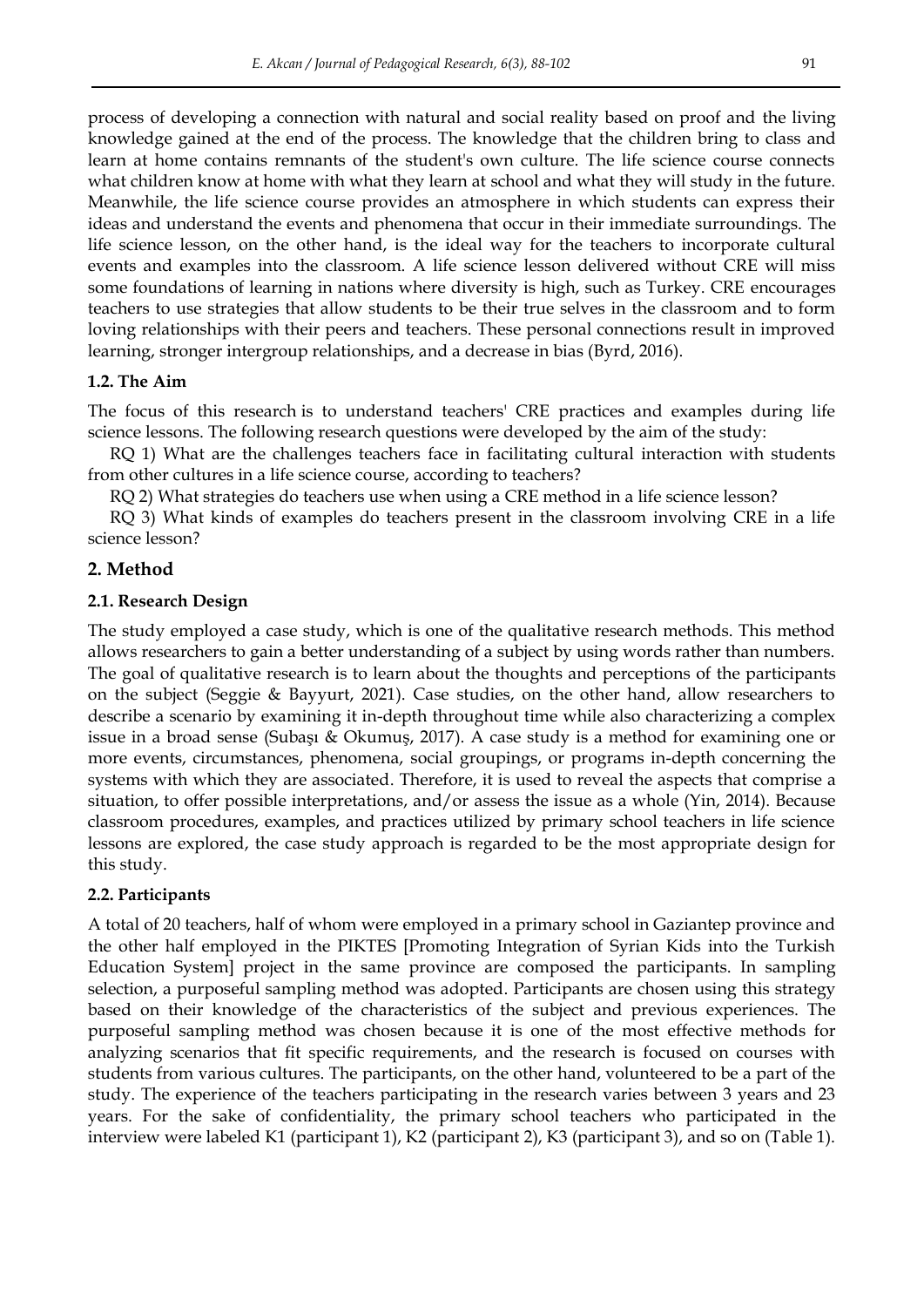Table 1

| $\delta^{\mu\mu\nu}$ holds |                     |                                                |                     |
|----------------------------|---------------------|------------------------------------------------|---------------------|
| Participant                | Year of experiences | The number of students from different cultures | Grade levels taught |
| K1                         | 22                  | 14                                             |                     |
| K2                         | 21                  | 14                                             |                     |
| K3                         | 20                  | 14                                             |                     |
| K4                         | 23                  | 14                                             |                     |
| K <sub>5</sub>             |                     | 16                                             |                     |
| K6                         |                     | 12                                             |                     |
| K7                         | 20                  | 12                                             |                     |
| K8                         | 21                  |                                                |                     |
| K9                         |                     | 13                                             |                     |
| K <sub>10</sub>            |                     |                                                |                     |

*Primary school teachers' professional experiences, the number of children from various cultures, and their grade levels*

PIKTES project teachers are coded as P1 (PIKTES 1), P2 (PIKTES 2), and so on (see Table 2). The number of students from different cultures ranges from 15 to 20, while the number of teachers with professional experience ranges from 4 to 8.

Table 2

*PIKTES teachers' professional experiences, the number of children from various cultures, and their grade levels*

| Participant    | Year of experiences | The number of students from different cultures | Grade levels taught |
|----------------|---------------------|------------------------------------------------|---------------------|
| P1             |                     | 15                                             |                     |
| P <sub>2</sub> |                     | 19                                             |                     |
| P3             |                     | 15                                             |                     |
| P4             |                     | 19                                             |                     |
| P <sub>5</sub> |                     | 19                                             |                     |
| P6             |                     | 20                                             |                     |
| P7             |                     | 19                                             |                     |
| P8             |                     | 20                                             |                     |
| P9             |                     | 20                                             |                     |
| P10            |                     | 20                                             |                     |

#### **2.3. Data Collection Process and Techniques**

According to Patton (2002), interviewing is the best technique to acquire data about feelings, ideas, and intentions regarding an event that cannot be obtained by direct observation. Therefore, the researcher developed a semi-structured interview form as data collection tool. Two academicians who are specialists in their disciplines were consulted to examine if the prepared form is clear, intelligible, and capable of presenting the purpose of the research. As a result of the expert review, the form was revised and finalized. Face-to-face interviews and a semi-structured interview form were used to collect data. The researcher obtains information in a practical and systematic manner by employing the semi-structured interview form (Patton, 2002).

The participants were provided some background information about the CRE before the interview. It was stated to the participants that the interviews and private information of the teachers would be kept confidential. During the interview, the teachers were asked in the same order pre-prepared open-ended questions on the practices they did in the life science lesson that related to culturally responsive education. The answers were recorded via audio recording, and then transcribed. Participants who refused to be audio-recorded had their information written down at the time of the interview. The veracity of the material was then checked by having the voices or writings read aloud again. In addition, the views of a qualitative research professional academician were taken into account. The data was added to the findings without the researchers'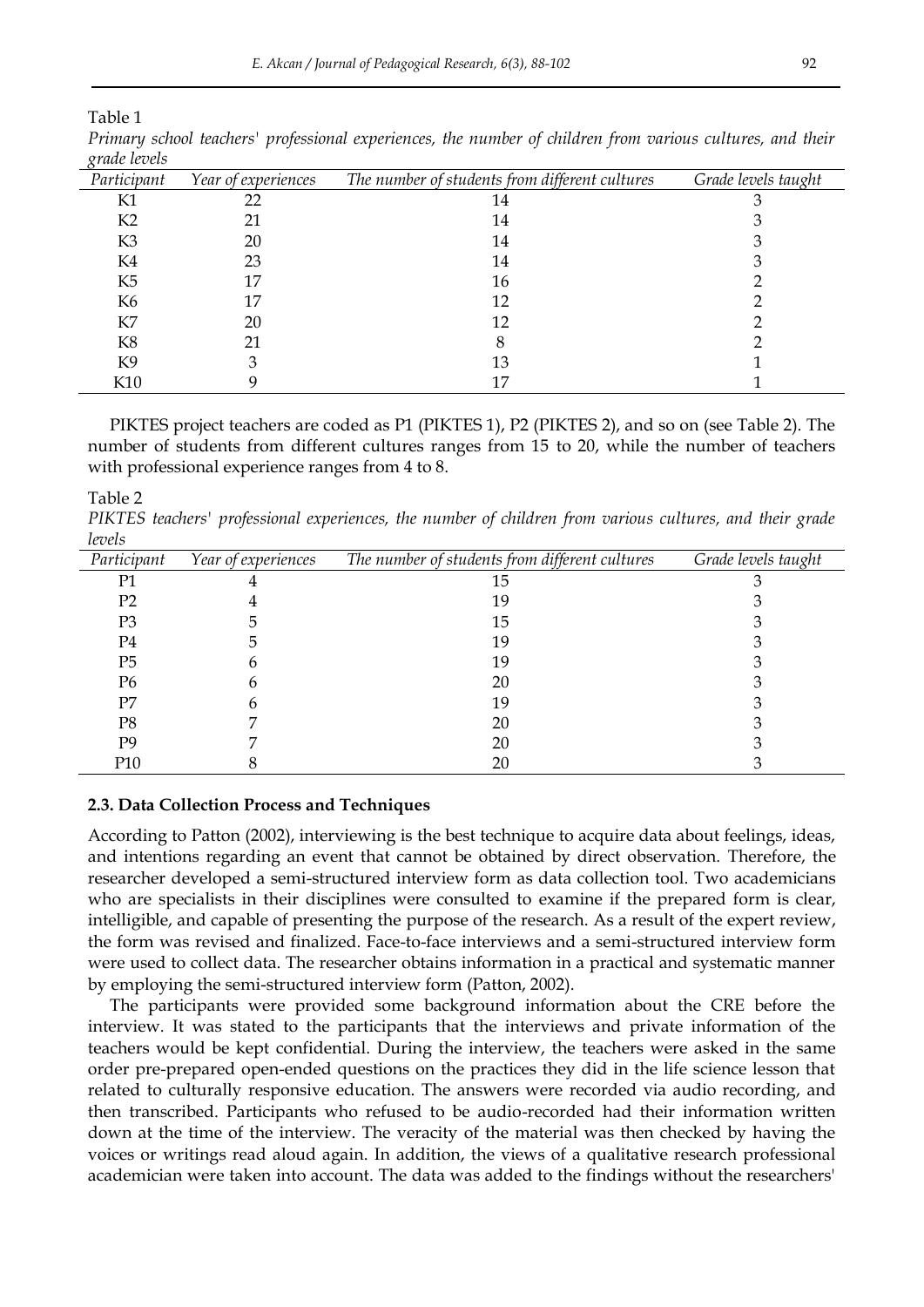interpretation through direct quotations. Each teacher was interviewed for 20-30 minutes on average (the participants were 10 primary school teachers and 10 teachers working on the PIKTES project - Promoting Integration of Syrian Children into the Turkish Education System), and the total transcriptions of the interviews obtained in the study are 32 pages long. The interviews went on until no new ideas arose in response to the questions. In this method, the research's validity and reliability were attempted to be improved. The interview questions were written in a straightforward and explicit manner so that the participants could comprehend them.

During the interview, the teachers were asked the following questions:

1. What are the challenges you face in facilitating cultural interaction in life science lessons with students from various cultures?

2. What kinds of methods do you use in your life science lessons for students from various cultures?

3. Do you prefer to present examples in the classroom that focus on the culture of the students? Could you please give two examples?

4. What do you do in your classroom to engage students from various cultures?

# **2.4. Data Analysis**

Case studies are intended to highlight the ambiguity that exists between an event and the context in which it occurs (Gay et al., 2009). According to Yin (2014), case studies are used to reach a conclusion by bolstering data with previous theoretical propositions, guiding data collection and analysis processes, and utilizing a variety of data collection sources based on various of relevant variables in order to comprehend unique situations. To put it another way, a case study necessitates a thorough examination of how people perceive themselves based on their experiences, their perceptions and feelings in relation to the setting, and the underlying reasons (Gillham, 2000). For this case study design, the content analysis method was chosen for data analysis. Similar concepts and their relationships are revealed, and the findings are evaluated, using this analysis method (Forman & Damschroder, 2007). The basic goal of content analysis is to emerge at conceptual linkages that can meaningfully explain the data collected during the research. Similar data sets are grouped under comparable concepts and themes, and structured in a way that readers can understand in this form of analysis (Yıldırım & Şimşek, 2006). Yin (2014) takes a four-step approach to content analysis. It is intended to compile the data obtained in a specific order in the first stage. The data is divided into small units in the second stage, and codes are assigned to these units. The codes are combined in the third phase to generate themes. The researcher interprets the ideas he has produced in the fourth step. These stages were followed in this investigation, as proposed by Yin (2014). Each teacher was assigned a code (K1, K2, P1, P2, etc.). The responses to the interview questions were either voice-recorded or written down. The data that were similar to each other were grouped and evaluated in relation to the study topics after the audio recordings were attentively listened to and transcribed. Furthermore, direct quotations corroborated the conclusions. The researcher continually assessed the relevance of the findings. The findings were also compared to those of earlier investigations, with parallels and discrepancies discussed.

## **3. Findings**

The findings were presented in this section in accordance with the data gathered from the interviews with participants in various groups, and the emergent themes were investigated under the categories of the sub-problems.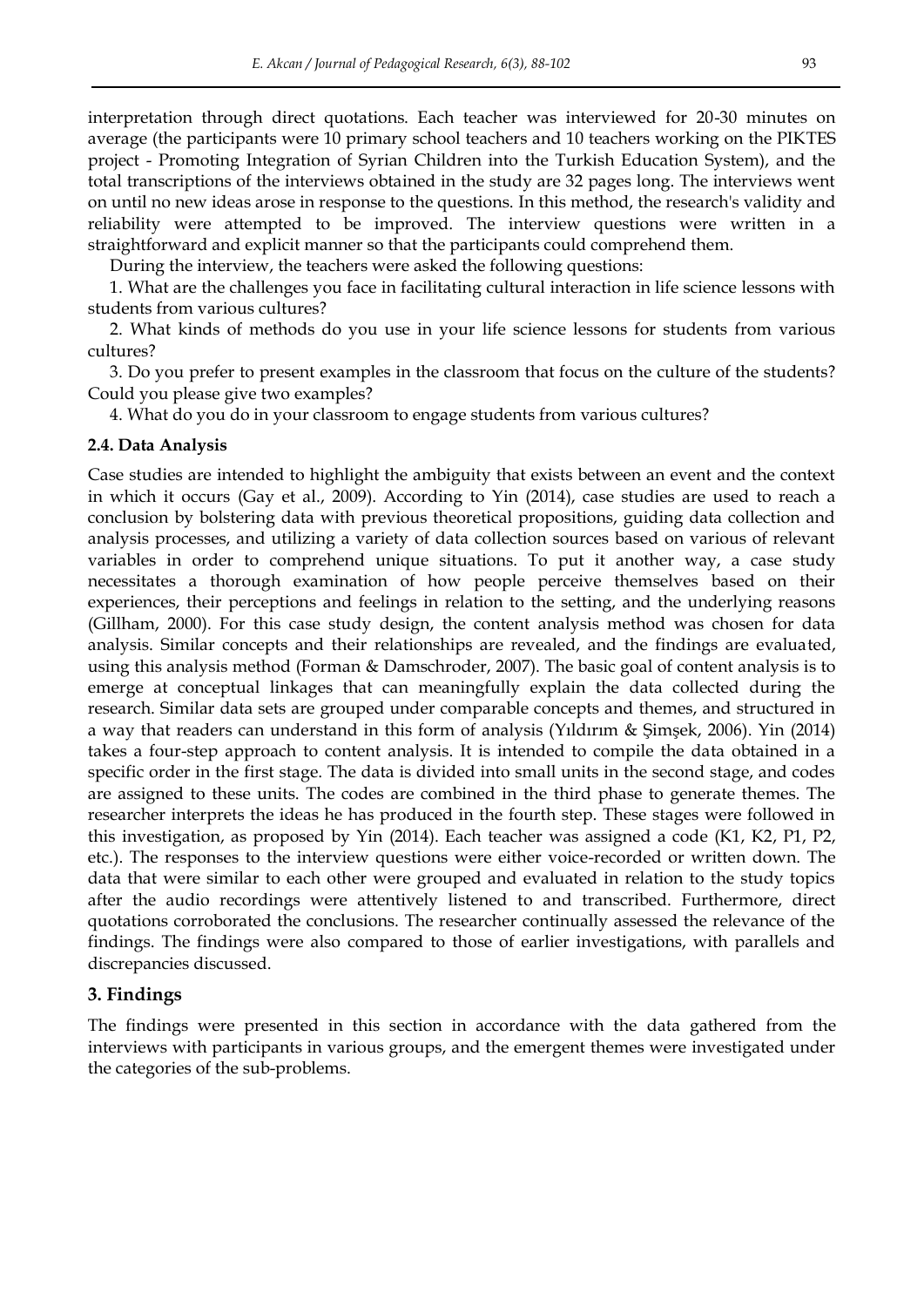# **3.1. Problems Encountered in Cultural Interaction with Students from Different Cultures in the Life Sciences Lesson**

Teachers compiled a list of challenges that students from many cultures regularly face in life science classes, as shown in Figure 1.

# Figure 1

*The Challenges Encountered in Cultural Interaction with Students from Different Cultures*



The majority of teachers responded that the language barrier and, as a result, the communication gap is the most significant challenge they face when delivering cultural interaction with students from various cultures. They claim that this difficulty occurs more frequently in verbal classes, such as life sciences, and that this condition causes the student to fail, and that this issue happens less frequently in numerical classes, such as mathematics. This is how K3 described the situation:

The most serious issue is a linguistic barrier. Due to the language barrier, the material that I teach at regular pace in the life science class comes to the students quite rapidly. While considering the meaning of the terms, the learner is having problems understanding the major theme. This is the same issue that exists with evaluation. When a student asks a question vocally, for example, there is no problem; but, it makes it harder for them to answer questions they must answer by reading.

According to K8, if pupils enter school without knowing Turkish, they will be unable to form the necessary link between teacher and student:

The linguistic issue, in my opinion, is the most serious one. Because of this issue, the necessary link between the teacher and the student cannot be developed when the child begins school. In order to communicate with the student in the class, we enlist the support of people who speak the linked language, as well as interpreters. Mostly, we are unable to communicate with the children during the lesson.

P7, one of the PIKTES project's teachers, explained that because the students do not speak Turkish, they are unable to communicate with their peers and are thus excluded. P4 also stated the following in regards to the language problem:

Students must be accepted in their environment and must make an attempt to be accepted in order to promote cultural engagement. However, I believe they will require adequate equipment for this, therefore the major issue will be the communication problem once again.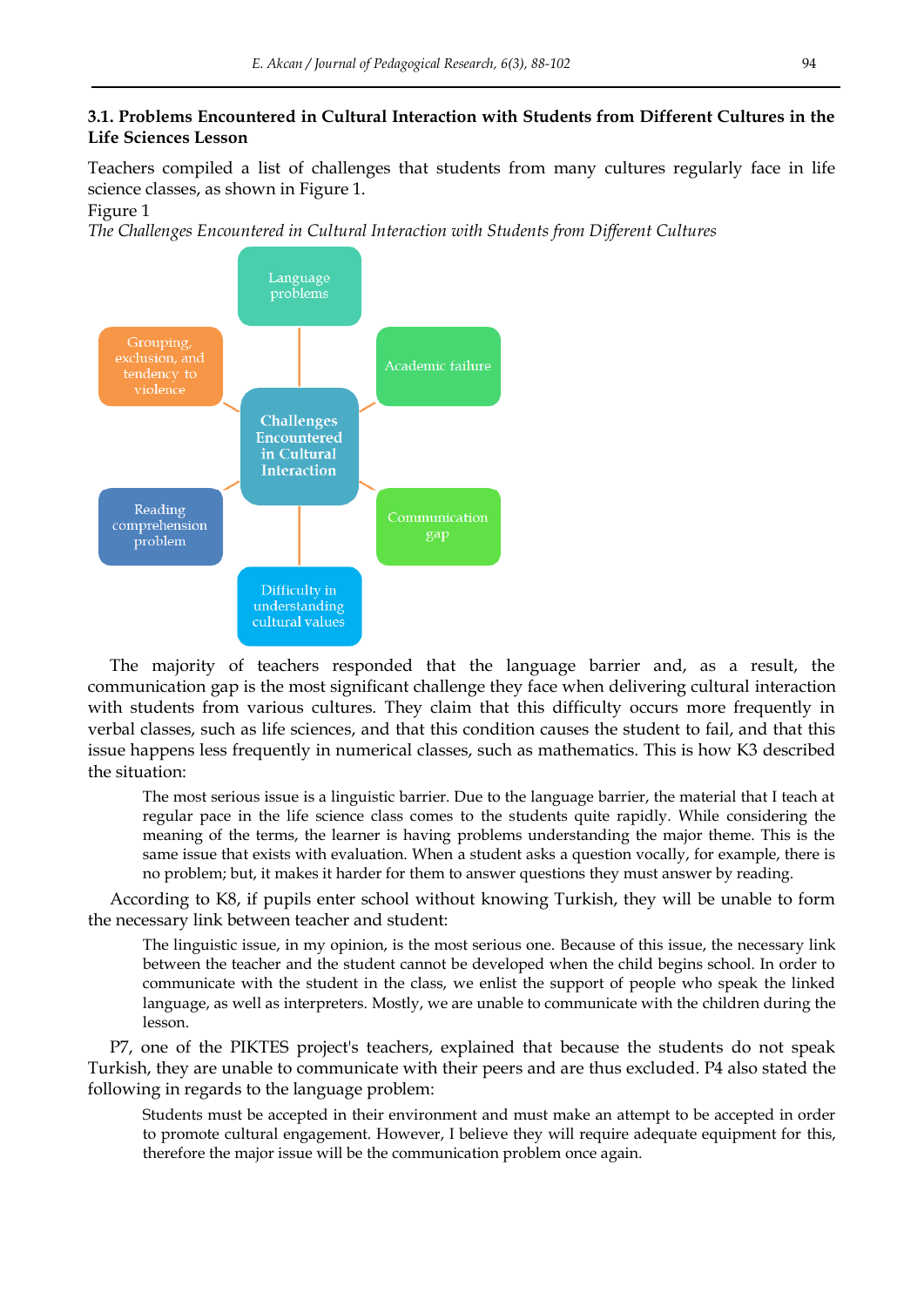The linguistic problem was expressed by K1 and P2 primary school teachers as "conflict of meaning," and P2 from PIKTES teachers as "cultural confusion." This is how K1 described the situation:

…they are in conflict of meaning. This is especially true in the life science course. For example, the student actually knows the meaning of "dowry chest", which is one of the cultural objects we teach in the lesson, but the student cannot understand what I mean because they have a different pronunciation in their language and the student does not use it much in his daily life.

P2 used the following statements in another example: "It's challenging to get students' attention when explaining national values because they're experiencing complete cultural confusion." P1 also noted that each student from a different culture reacted differently to a common incident in the culture transfer. Students struggled to understand traditional cultural values, according to P3. When asked about the challenges they were having, all of the participating teachers identified it as a reading comprehension issue. For instance, K4 assereted that: "When students from various cultures read the subject in a life science book, they find it difficult to comprehend it. They can grasp the issue if I teach them with emphatic motions, but they cannot understand it by reading.". From a different perspective on the matter, P5, one of the PIKTES teachers, indicated that he did not have a problem with the following statements:

I teach in the integration class. My students come from a variety of cultural backgrounds. As a result of our occupation, we are accountable for communicating our own culture to people from various civilizations. We have no concerns at this moment; we are learning about our students' cultures while also transferring our own culture. It would be inaccurate to suggest that I am experiencing difficulties at this time because it is the responsibility of PIKTES teachers to address them.

Finally, four of the primary school teachers interviewed, as well as P7, a PIKTES teacher, claimed that the students' social difficulties, such as grouping, exclusion, and a proclivity for violence, were mirrored in the class as instructional failure. K7 has the following comments to say about the subject: "...their academic achievement is harmed by the language problem, which generates grouping and conflict among them. Students who are unable to express themselves, in my experience, tend to resort to violence.".

## **3.2. Practices Made in the Context of CRE in the Life Sciences Lesson**

Teachers highlighted their in-class approaches for students from different cultures in life science lessons as in Figure 2.

Following the interviews with the classroom teacher, it was discovered that, despite the presence of students from diverse cultures in their class, they did not conduct cultural study. Three primary school teachers remarked that, despite being from different cultures, they share similarities with Turkish culture, which they attribute to the fact that the students were born and raised here. K4, a primary school teacher, asserted that: "Actually, I haven't looked at their cultural traits from a different source previously, however in life science classes, we see movies on their cultural qualities together.".

The most typical practice in the context of culture, according to all primary school teachers, is to benefit from oral presentation. They indicated that they wanted the students to discuss about their past, their homes where they came from, their families' vocations there, and what they left behind by allowing them to share their own culture with their other classmates through verbal expression. They asserted that they emphasized respect for differences and, in particular, empathy in this manner. They also stated that they are attempting to find a common denominator in terms of school culture adaptation. P10, one of the PIKTES teachers, also noted that they connect with oral expression in addition to written language. He stated that "Because the students' written language skills are less developed than their spoken language skills, I value oral expression in our discussions on culture. I frequently request that they provide examples of their own culture.".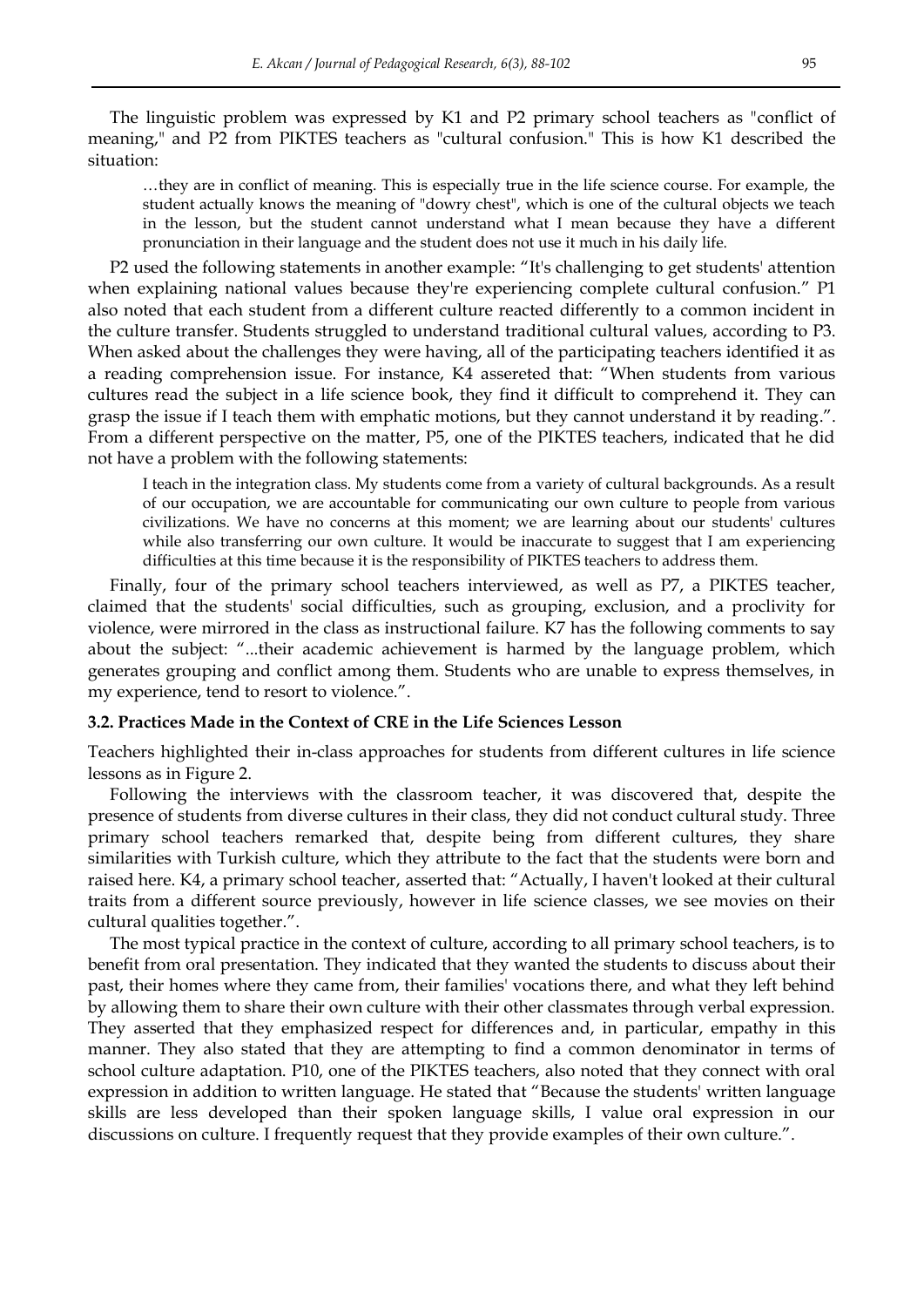



According to K1, one of the primary school teachers, he divided the students into two groups, one Syrian and one Turkish, to encourage interaction. He asserted that, "Students benefit from this type of seating because it helps them strengthen their linguistic skills. As an outcome, foreign students acquire Turkish more quickly outside of the classroom and do not see each other as second-class citizens." Furthermore, K1 mentioned that he attempted to encapsulate the principles in the life science course by displaying them on the smart board so that students from various cultures could better comprehend: "...I sometimes have trouble comprehending an object or vegetable they're describing, let alone the name of the food. We can more easily share culture when we look at the visuals on the smart board." P2 and P8 both indicated that visual cards helped them. P6 indicated that they provided concrete examples from everyday life, P7 stated that they brought examples from their own culture to the students and attempted cultural transfer by creating travel plans, and P9 stated that they attempted to interact with comparative examples. For example, P4 asserted that: "I want children to remember their culture's food, rituals, and games. I use examples and activities to get students to talk about what they admire about our culture." P5, one of the PIKTES teachers, noted that due to his grade level, he did not teach the life science lesson very well, but that he tried his best in the framework of CRE:

We have a course called life science in the integration classes, however the level of our classes is not appropriate for this course, and we are unable to gain the efficiency we desire from these classes. According to what I've seen in life science textbooks, there are many people from various cultures. I don't do any extra practice because all of my students are from various cultures. I make every effort to instill Turkish culture in my students.

Only K6, stated that he did not engage in any cultural behaviors other than those prescribed in the textbook, and that he did so based on the following justification:

In terms of culture, I don't do anything especially specific. Of course, I have students speak verbally about their prior experiences, but I believe that discussing culture too much in the classroom will lead to discrimination against you or me. That's why I don't think about it often.

# **3.3. The Examples Given in the Context of CRE in the Life Sciences Lesson in the Classroom and Activating the Students**

Figure 3 summarizes the examples teachers provided in life science lessons, as well as their thoughts on how they engaged students in the lessons.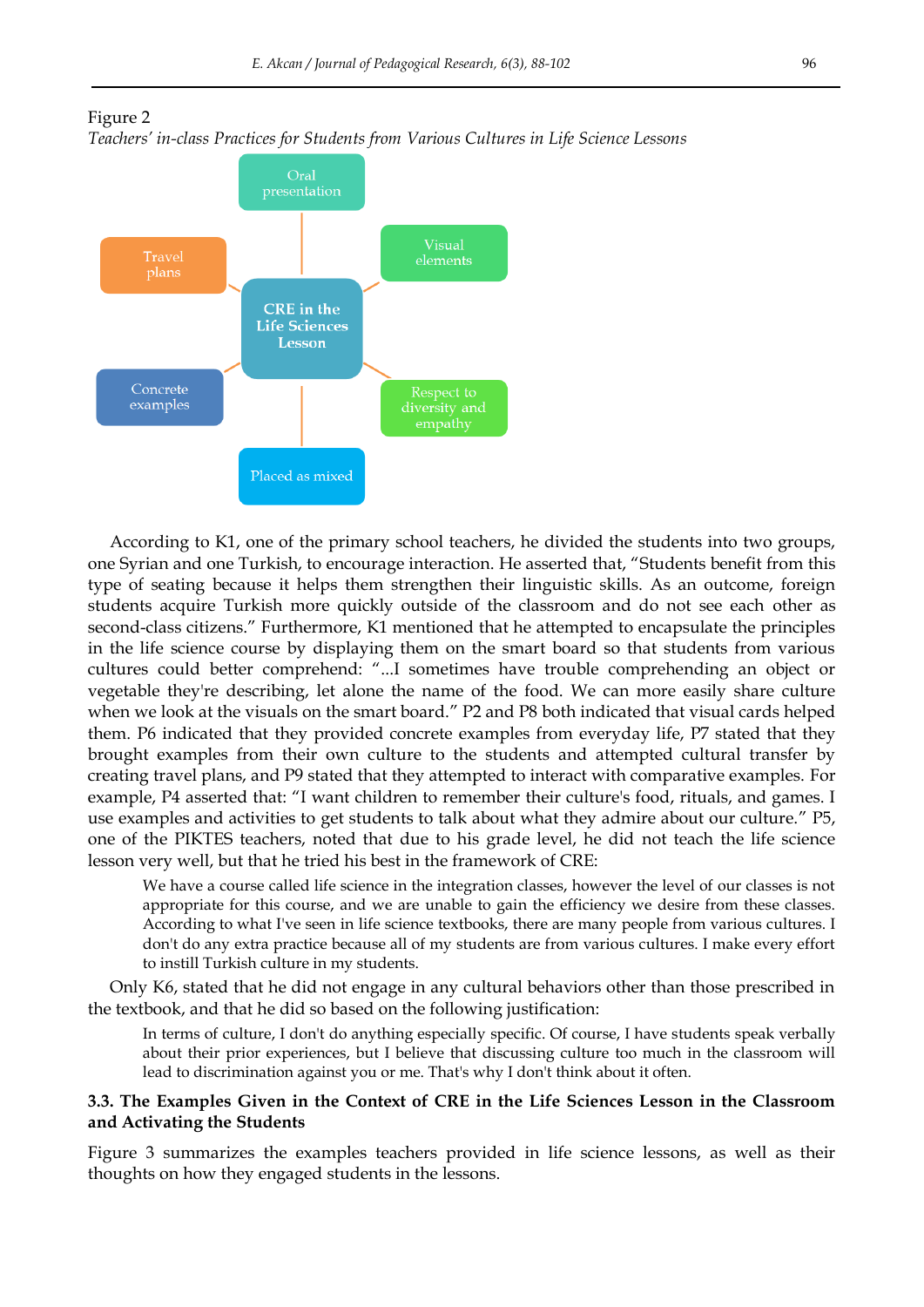



The most typical activity example in a life science lesson in the classroom has been identified to be about food. The food event was the first example presented to this topic by all primary school teachers and PIKTES project teachers. According to primary school teachers, there is a great degree of cultural resemblance, with the food being the most significant distinction. One of the primary school teachers, K9, described his example as: "During domestic goods week, I requested both Syrian and Turkish students' parents to contribute meals that were unique to their cultures. As a result, we concentrated on the similarities and differences, as well as their names." P4, one of the teachers of the PIKTES project, explained the example he gave during the instruction as: "I ask the students about their favorite dishes, and then I explain my own, one of which is from Turkish cuisine and the other from Arabic food." Three primary school teachers and three PIKTES teachers claimed to have learnt Arabic words. For instance, K10 stated that:

In the life science class, while we're discussing cultural aspects and national holidays, I ask my students from various cultures to give instances of cultural elements. For example, I ask how the word "hospitable" is pronounced in Arabic and write it on the board by pronouncing it. I bring cultural components from their home to the classroom and allow them to share them with their classmates while teaching these subjects.

Similarly, P2 asserted that:

I'd like them to give examples from their own culture as well. When I teach a new term, I always ask what it means in Arabic. This method not only helps them feel wonderful, but it also draws the attention of the students.

K5, used the following phrases to illustrate the examples he gave:

Rap music is popular among today's students. When I teach life science concepts, I sometimes have them sing rap. I also have students from various ethnicities sing Arabic rap. Other friends initially thought it was unusual, but as I continued to underline how much I like it, other students began to see it as normal. As a result, students become more engaged in the class.

K1 claimed to have taught all of his children traditional children's activities that were played in the classroom by students of all countries. P4 from PIKTES teachers, for example, mentioned that he taught the children's songs, which students from many countries sung together while playing. Drama was performed in P1 and P4's lessons in a similar manner. Oral and written narration were used by K2 and P3, who had them create biographies in particular. For instance, K8 pointed out that: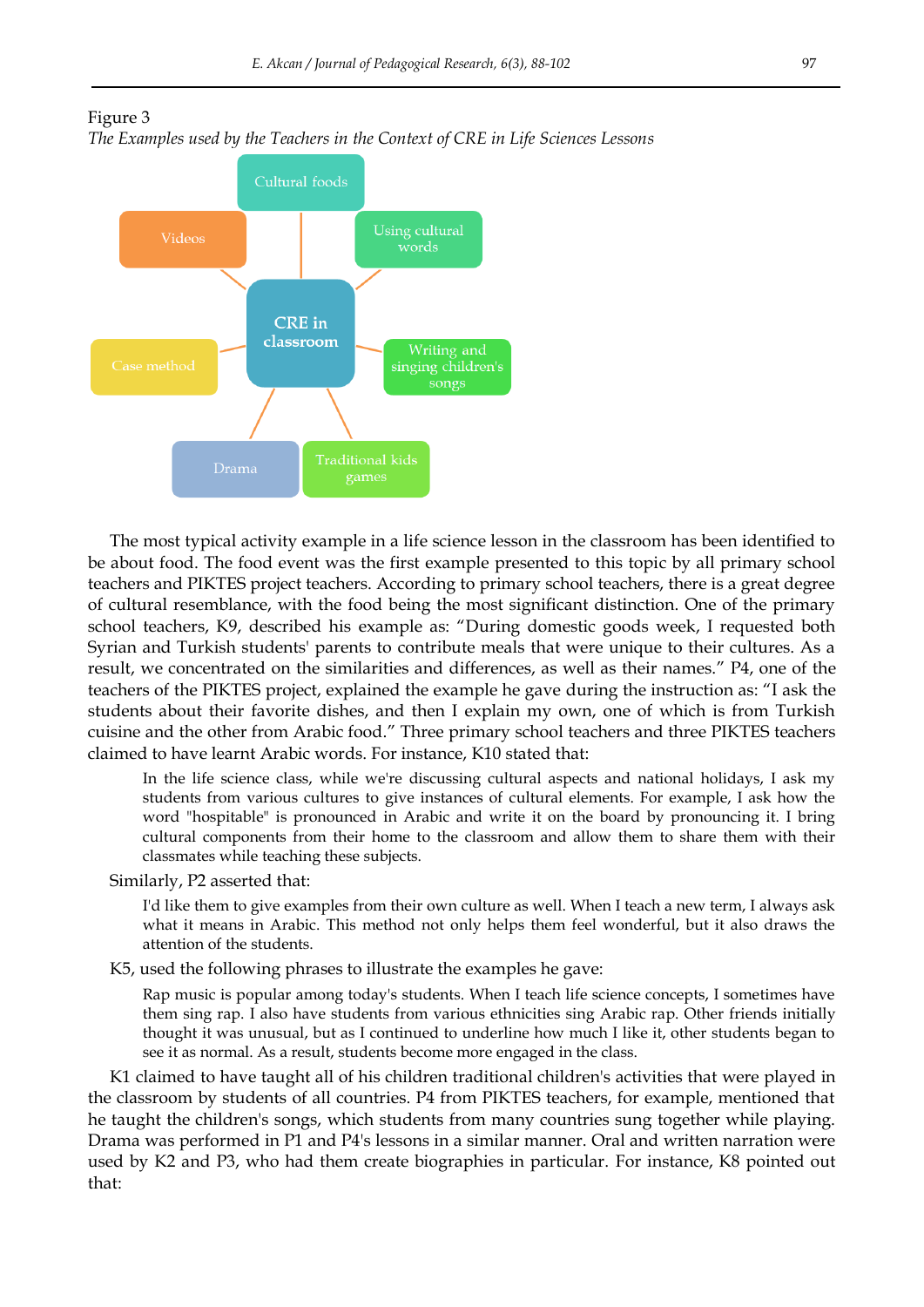In the life science course, I usually teach traditional games. Because some students find it difficult to express themselves verbally, I encourage students from other cultures to introduce themselves and write about the things they miss and love the most about their home countries. They can also use written expression to learn more about their own culture.

P2, a PIKTES teacher, noted that she used the following examples from her minority/immigrant students' culture: "When we talk about national and official holidays, for example, I inquire about their holiday celebrations and traditions. I use them to illustrate the concept of family, particularly the definition of extended family."

P3, one of the PIKTES teachers who took part in the study, said that when he included examples from both cultures, his students became more engaged in the class and their attention became more concentrated. P10 indicated that he carefully listened to his students as they spoke, P8 profited from songs, films, nursery rhymes, and activities, and P10 made students active participants in the session by assigning them frequent chores and building a close relationship with them. P7, pointed out that: "I am a role model to students, I give responsibility, I value them. I express my gratitude for the privilege of being human in the first place."

Students from all cultures were not very passive in the class, according to all primary school teachers. P1 from PIKTES teachers and K6 from primary school teachers both indicated that their students are always active in class and that they do not have a particular practice for it.

## **4. Discussion and Conclusion**

The conclusion, discussion, and recommendations based on the research findings are presented in this part. The definition of CRE was developed and its necessity and relevance in the life science course were underlined in this study, which aimed to disclose the practices and examples supplied by the teachers in the life science course.

The issues experienced in facilitating cultural interaction with the students in the life science class were asked after a preliminary briefing was given to the teachers working on the PIKTES project. Language difficulties and communication barriers are the most typical issues. There have been numerous studies on language and culture that have yielded varying outcomes. Teachers build connections with their students' cultural origins and language as part of their everyday inclass practices, according to Ebersole et al. (2016). CRE in the twenty-first century requires awareness, knowledge, processes, and techniques to focus on the integration of language and culture in the classroom reality in the context of globalization (Porto, 2010). As a result, we should put an emphasis on diverse language in multicultural classrooms. Pehlivan-Yılmaz (2019) reported that students from various cultures were unable to communicate with teachers due to a lack of proficiency in Turkish. Similarly, according to a report published by Mersin University (2014), the most serious issue in this regard is a lack of linguistic proficiency. This study also revealed that linguistic problems create reading comprehension issues and ambiguity in student learning. Issues such as grouping, exclusion, and violence are occasionally identified, but they have a substantial impact on academic performance.

The lack of awareness of primary school teachers about CRE and their minority student cultures has become one of the outcomes. Soylu et al. (2020) found that primary school teachers shape the cultural codes of disadvantaged students in their classrooms solely through the profiles of the students in their courses. They underlined the importance of characterizing students' past lives and outside-of-school resources in order to better manage disadvantaged students' educational processes. Culturally diverse students, according to Kotluk (2018), have low expectations, low motivation, lack of adaptation, academic failure, low self-esteem, lack of self-confidence, and emotions of deprivation; yet, teachers are unsure of what solutions may be designed to address these issues. According to Erdem (2017) and Tarman and Gürel (2017), teachers faced cultural issues such as language, the development of appropriate teaching content, teaching tactics, teaching resources, and student evaluation systems. Prejudices, discrimination, and exclusion are also key issues that teachers face in the classroom (Göktuna-Yaylacı et al., 2017). Teachers,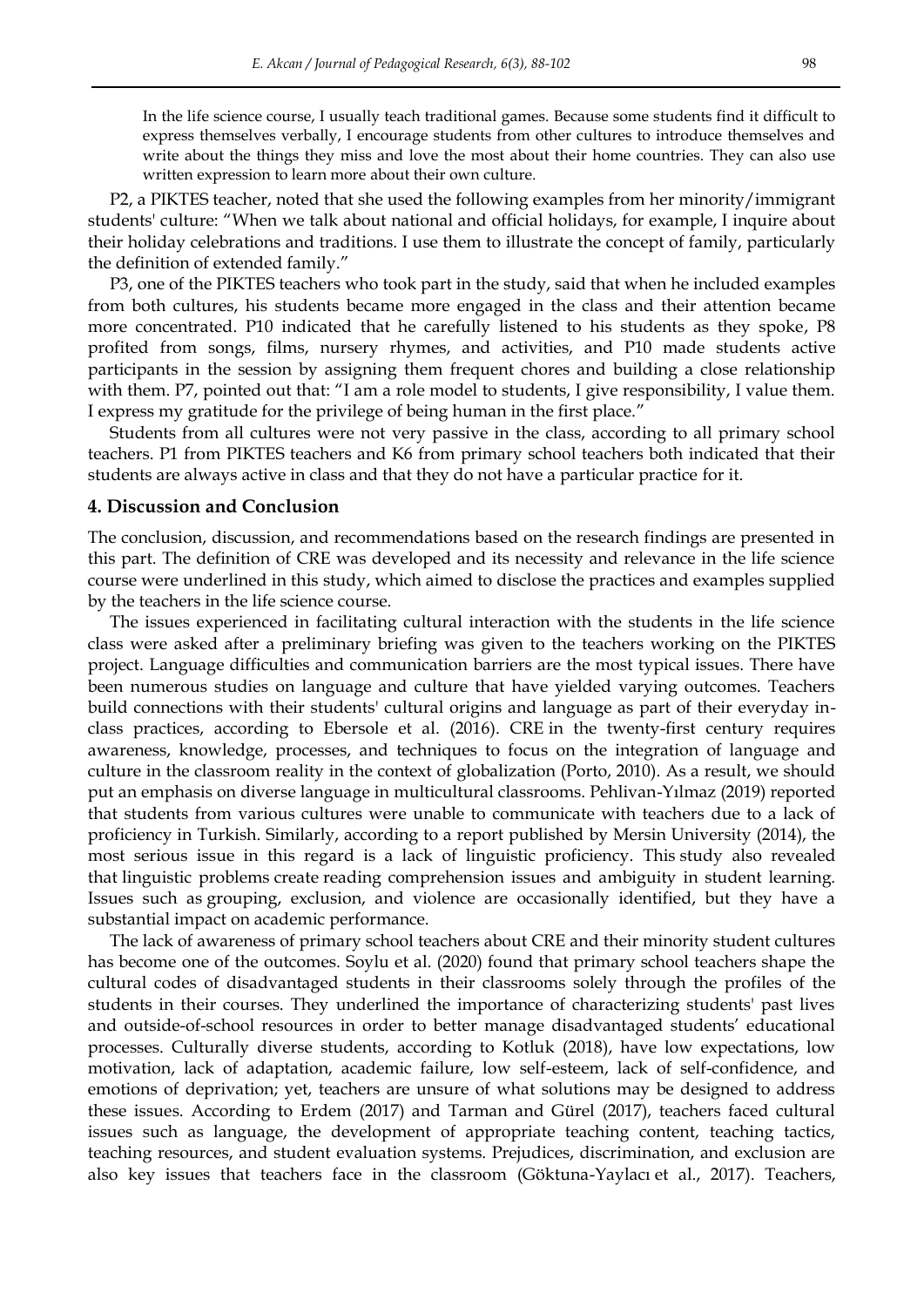according to the authors, believe they are insufficient in the face of these issues. Previous research has shown that primary school teachers have a lack of expertise in this area. Students are not receiving the education they deserve as a result of this circumstance. In relation to these issues, the findings of several studies coincide. Cultural awareness refers to the conceptual strands that should be weaved across teachers' classroom learning experiences in order for those experiences to collectively create the attributes of culturally responsive teachers (Villegas & Lucas, 2002). As a result, cultural understanding among teachers is critical for CRE.

When questioned about the CRE practices they use in the life science class, the most popular response of the teachers was respect for differences and, in particular, empathy. Mixed classroom arrangements, employing visuals while communicating, adjusting to school culture, upholding common values, and preventing exclusion and conflict in the classroom were among the practices discovered. Teachers' capacity to (re)act or respond to students in ways that yield evidence of CRE has been demonstrated to improve with empathy. One technique for teaching teachers to make professional judgments that provide evidence of CRE is the use of empathy operationalized through perspective taking. Engaging teacher candidates in perspective taking—as an act and process of knowing, adopting the social views of others—allows them to gain (and reason with) new knowledge about students and the sociocultural milieu in which they will teach (Warren, 2018). Pehlivan-Yılmaz (2019) also noted that empathy is the most commonly cited action example. Teachers considered empathy was a key aspect in working well with ethnically diverse students, according to McAllister and Irvine (2002). Empathy has been proposed as a valuable strategy in the CRE literature for addressing the aforementioned issue by bridging the perception gap between students from different cultures (Warren, 2013). With words like "an empathic temperament has been seen as a desirable trait for instructors in varied situations," Ullman and Hecsh (2011) allude to the concept of empathy. In this regard, the findings of the study are similar to those of earlier investigations.

When primary school teachers were asked for examples of activities from the practices they used in the CRE in the life science lesson, it was found that bringing various dishes from the two cultures into the classroom was the most prevalent activity. They generally presented instances of oral and written expression, biography, memoir writing, drama, case study, music teaching, and traditional children's games. Furthermore, the drama approach is the most commonly used in the classroom by the teachers of the PIKTES project. Furthermore, the PIKTES project's teachers provide more instances from the students' prior lives in the classroom. It's possible that teachers were expected to support cultural norms as a result of the fact that all of the pupils in PIKTES lessons were Syrian. Civil and Khan (2001) cooperated with a classroom teacher to bring together children' and families' knowledge and experiences by participating in a project centered on practices in an elementary classroom, using personal experience strategies. Despite cultural differences, research have shown that legitimizing students' culture and everyday life can lead to an interest in diversity, which can boost academic achievement and engagement (Civil & Khan, 2001; Ensign, 2003; Tate, 1995, as cited in Aronson & Laughter, 2016). This emphasizes the need of incorporating cultural practices into the classroom.

When primary school teachers were asked about the difficulties they faced in incorporating cultural interaction into life science lessons, the responses were extensive. Furthermore, when asked about classroom practices and activities in the context of CRE, students provided more limited responses. This could be due to primary school teachers' lack of awareness of CRE, as well as their contempt for CRE and low standards. The topic of teachers' low expectations of students from different cultures was explored in some studies. On the other hand, other studies suggest that teachers can engage with all students to eliminate social disparities, achieve academic success, and maintain cultural pride. (Cannella & Reiff, 1994; Ladson-Billings, 1992; 1994; 1995; Marie, 2006). In light of these results, it is suggested that primary school teachers be given academic support and offered trainings on how to employ CRE in the classroom with specific examples. Pre-service teacher applicants' qualifications can be improved in this way. Furthermore, putting a strong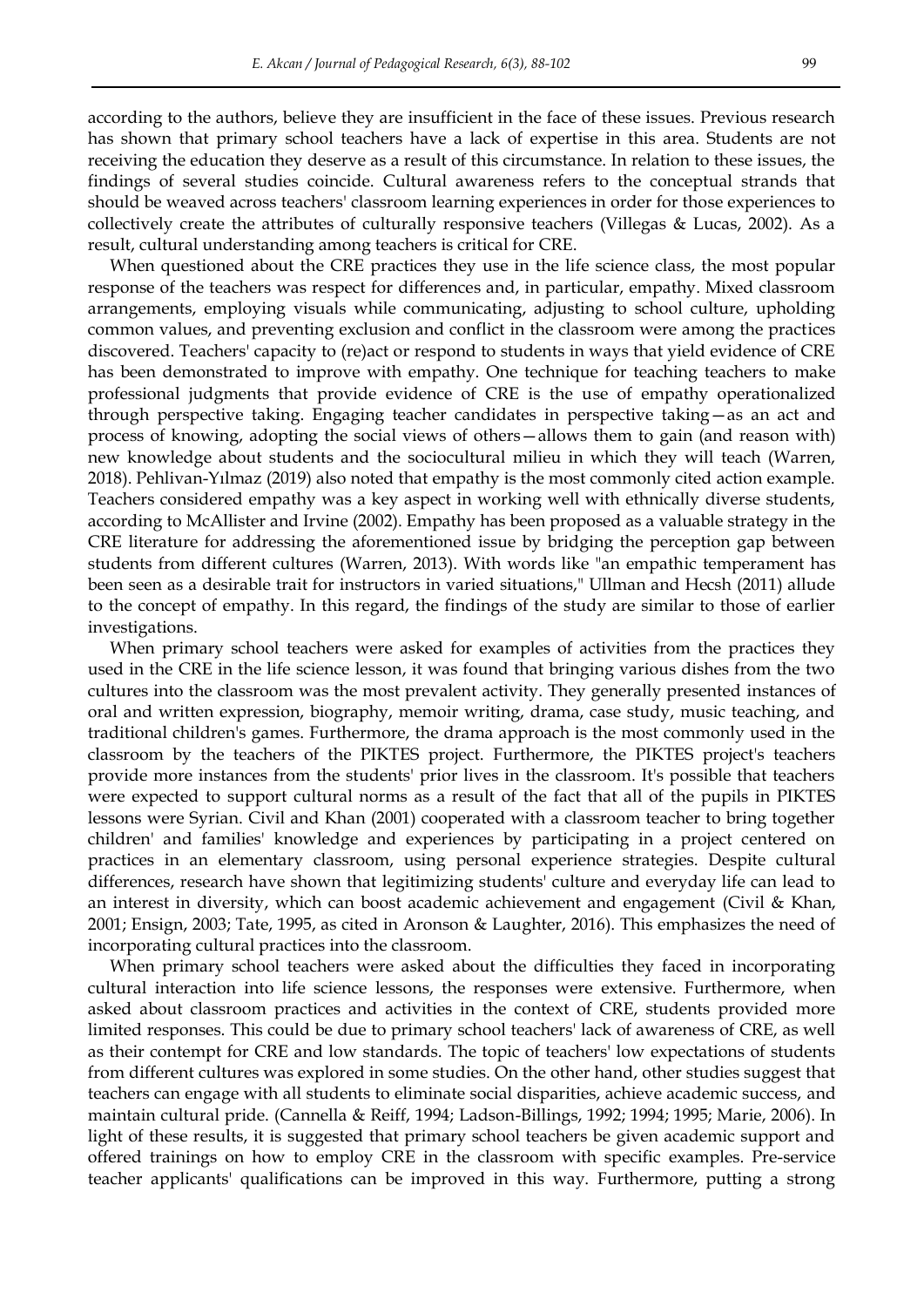emphasis on CRE in pre-service teacher education is thought to be critical for long-term success. The data in this study is based on teacher opinions and was conducted as a qualitative study with a group of 20 teachers. A quantitative research design can be used to determine the perceptions and attitudes of teachers on CRE in a broader sample for future research.

**Funding:** No funding source is reported for this study.

**Declaration of interest:** No conflict of interest is declared by author.

### **References**

- Aronson, B. & Laughter, J. (2016). The theory and practice of culturally relevant education: A synthesis of research across content areas. *Review of Educational Research, 86*(1), 163–206. <https://doi.org/10.3102/0034654315582066>
- Baldwin, T. A. (2015). Culturally responsive pedagogy: a transformative tool for cccu educators in multicultural classrooms. *CEJ (Christian Education Journal), 12*(1), 97-117. <https://doi.org/10.1177/073989131501200108>
- Brown-Jeffy, S. & Cooper, J. E. (2011). Toward a conceptual framework of culturally relevant pedagogy: An overview of the conceptual and theoretical literature. *Teacher Education Quarterly, 38*(1), 65-84.
- Byrd, C. M. (2016). Does Culturally Relevant Teaching Work? An Examination From Student Perspectives. *SAGE Open, 6*(3), 1-10[. https://doi.org/10.1177/2158244016660744](https://doi.org/10.1177/2158244016660744)
- Cannella, G., & Reiff, J. (1994). Teacher preparation for diversity. *Equity and Excellence in Education, 27*(3), 28- 33.<https://doi.org/10.1080/1066568940270305>
- Civil, M. & Khan, L. H. (2001). Mathematics instruction developed from a garden theme. *Teaching Children Mathematics, 7*(7), 400–405.
- Ebersole, M., Kanahele-Mossman, H. & Kawakami, A. (2016). Culturally responsive teaching: Examining teachers' understandings and perspectives. *Journal of Education and Training Studies, 4*(2), 97-104. <http://dx.doi.org/10.11114/jets.v4i2.1136>
- Erdem, C. (2017). Instructional problems experienced by primary school teachers who have refugee students in their classes and their solutions for problems. *Medeniyet Journal of Educational Researches, 1*(1), 26-42.
- Ford, D. Y. (2010). Culturally responsive classrooms: Affirming culturally different gifted students. *Gifted Child Today, 33*(1), 50–53.<https://doi.org/10.1177/107621751003300112>
- Forman, J., & Damschroder, L. (2007). *Qualitative content analysis. In Empirical methods for bioethics: A primer*. Emerald Group Publishing Limited.
- Gay, G. (2014). *Culturally responsive teaching: Theory, research, and practice*. Teachers Collage Press.
- Gay, G. (2002a). Preparing for culturally responsive teaching. *Journal of Teacher Education 53*(2), 106-116. <https://doi.org/10.1177/0022487102053002003>
- Gay, G. (2002b). Culturally responsive teaching in special education for ethnically diverse students: Setting the stage. *Qualitative Studies in Education, 15*(6), 613-629.<https://doi.org/10.1080/0951839022000014349>
- Gay, L. R., Mills, G. E. & Airasian, P. (2009). *Education research competencies for analysis and applications.* Pearson Education.
- Gillham, B. (2000). *The research interview.* Continuum International.
- Ginsberg, M. & Wlodkowski, R. (2009). *Diversity and motivation: Culturally responsive teaching in college.*  Joseey-Bass.
- Göktuna-Yaylacı, F., Serpil, H. & Yaylacı, A. F. (2017). Refugee and asylum-seeker education from stakeholder perspectives: Eskişehir Case. *Mediterranean Journal of Educational Research, 11(22),* 101-117.
- Hammond, Z. (2016). *Culturally responsive teaching and the brain: Promoting authentic engagement and rigor among culturally and linguistically diverse students.* Corwin.
- Keehne, C. N. K., Sarsona, M. W., Kawakami, A. J., & Au, K. H. (2018). Culturally responsive instruction and literacy learning. *Journal of Literacy Research, 50*(2), 141-166. <https://doi.org/10.1177/1086296X18767226>
- Kotluk, N. (2018). *Examining teachers' views and self-efficacy perceptions about culturally relevant/responsive education* [Unpublished doctoral dissertation]. Yüzüncü Yıl University, Van.
- Kotluk, N. & Kocakaya, S. (2018). An alternative approach for Turkey: Culturally relevant/responsive education. *YYU Journal of Education Faculty*, *15*(1), 749-789.<http://doi.org/10.23891/efdyyu.2018.86>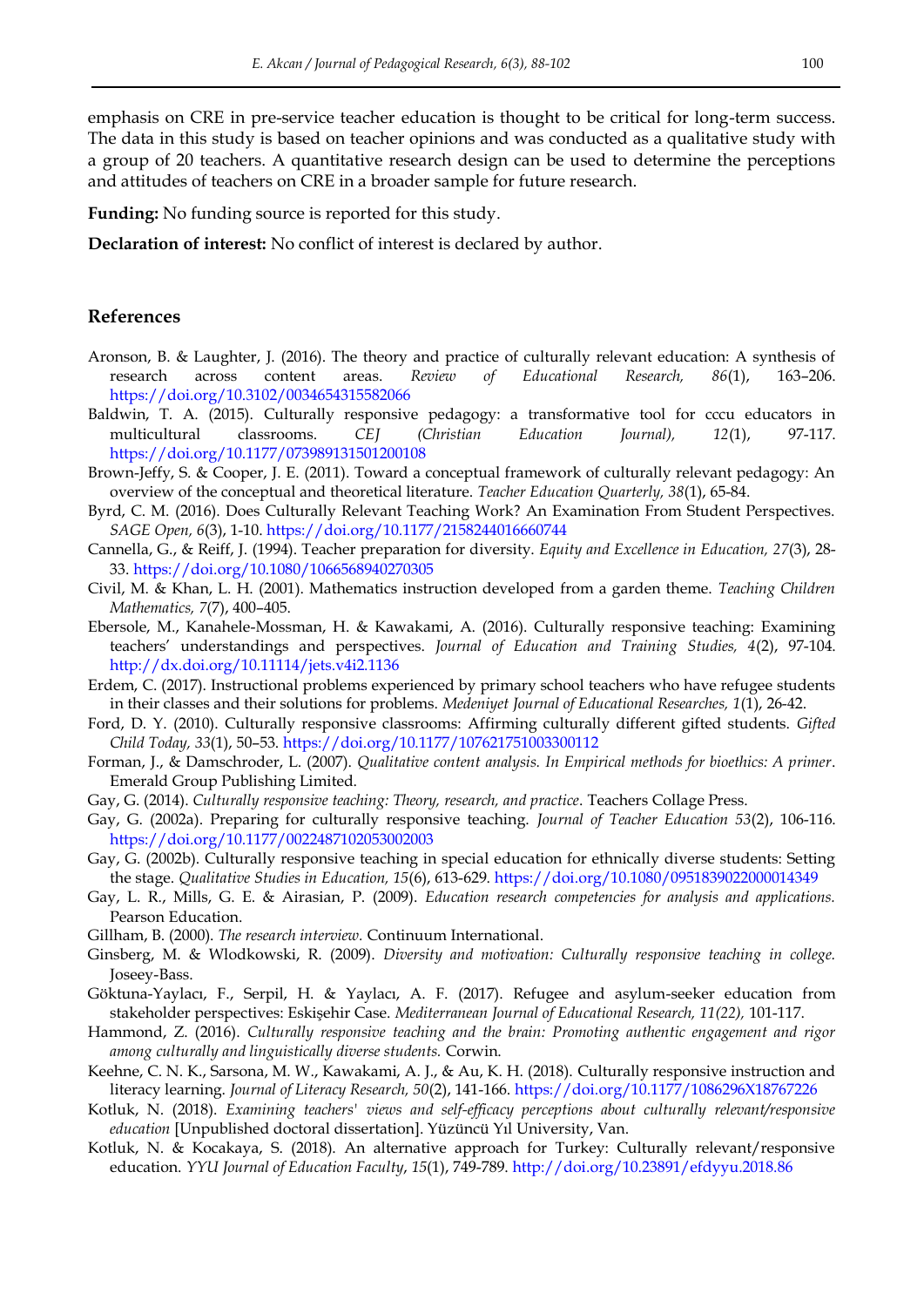- Ladson-Billings, G. (1992). Liberatory consequences of literacy: A case of culturally relevant instruction for African American students. *Journal of Negro Education, 61*(3), 378-391. <https://doi.org/10.2307/2295255>
- Ladson-Billings, G. (1994). *The Dreamkeepers: Successful teachers of African American children.* Jossey-Bass.
- Ladson-Billings, G. (1995). Toward a theory of culturally relevant pedagogy. *American Educational Research Journal, 32*(3), 465-491.<https://doi.org/10.3102/00028312032003465>
- Ladson-Billings, G. (2014). Culturally Relevant Pedagogy 2.0: a.k.a. the Remix. *Harvard Educational Review, 84(*1), 74-84.
- Marie, A. R. (2006). The role of social foundations in preparing teachers for culturally relevant practice. *Multicultural Education*, *13*(3), 10-13.
- McAllister, G. & Irvine, J. J. (2002). The role of empathy in teaching culturally diverse students: A qualitative study of teachers' beliefs. *Journal of Teacher Education, 53*(5), *433– 443.* [https://doi.org/10.1177/002248702237397](https://doi.org/10.1177%2F002248702237397)
- Ministry of National Education [MoNE]. (2018). *Hayat Bilgisi dersi öğretim programı* [Life studies lesson curriculum]. Retrieved from<https://mufredat.meb.gov.tr/Programlar.aspx>
- Mensah, K. M. (2011). A case for culturally relevant teaching in science education and lessons learned for teacher education. *The Journal of Negro Education, 80*(3), 296-309.
- Mersin University (2014). *Suriyeli Göçmenlerin Sorunları Çalıştayı Sonuç Raporu* [Workshop on Problems of Syrian Migrants Final Report]*. Mersin, 2014. Retrieved from*  <http://www.madde14.org/images/b/b0/MersinUnivSuriyeCalistay.pdf>
- Milner, H. R. (2011). Culturally relevant pedagogy in a diverse urban classroom. *Urban Review, 43*(1), 66-89. <https://doi.org/10.1007/s11256-009-0143-0>
- Paris, D. (2012). Culturally sustaining pedagogy: A needed change in stance, terminology, and practice. *Educational Researcher, 41*(3), 93–97. [https://doi.org/10.3102/0013189X12441244](https://doi.org/10.3102%2F0013189X12441244)
- Patton, M. Q. (2002). *Qualitative research and case study applications in education*. Jossey-Bass.
- Pehlivan-Yılmaz, A. (2019). *Culturally responsive teaching in social studies education: Interaction with refugee students* [Unpublished doctoral dissertation]*.* Anadolu University, Graduate School of Educational Sciences, Eskişehir.
- Polat, S. & Akcan, E. (2017). Analysis of the films with an educational theme from the perspective of multicultural education. *International Periodical for the Languages, Literature and History of Turkish or Turkic Volume, 12*(18), 475-504[. http://dx.doi.org/10.7827/TurkishStudies.12108](http://dx.doi.org/10.7827/TurkishStudies.12108)
- Porto, M. (2010). Culturally responsive L2 education: An awareness-raising proposal. *ELT Journal, 64*(1), 45- 53.<https://doi.org/10.1093/elt/ccp021>
- Seggie, F. N. & Bayyurt, Y. (2021). *Nitel araştırma yöntem, teknik ve yaklaşımları* [Qualitative research methods, techniques and approaches]. Anı.
- Soylu, A., Kaysılı, A. & Sever, M. (2020). Refugee children and adaptation to school: an analysis through cultural responsivities of the teachers. *Education and Science, 45 (201),* 313-334. <http://dx.doi.org/10.15390/EB.2020.8274>
- Sönmez, V. (1997). *Sosyal bilgiler öğretimi ve öğretmen kılavuzu* [Social studies teaching and teacher guide]*.* Anı.
- Subaşı, M. & Okumuş, K. (2017). Case study as a research method. *Current Perspectives in Social Sciences, 21*(2), 419-426.
- Şahin, M. (2009). Evolution of the social studies curriculum from republic to present. *The Journal of International Social Research, 2*(8), 402-410.
- Şahin, V. (2019). An approach to life science and social sciences curriculum in terms of cultural geography. *Journal of National Education, 48*(222), 173-183.
- Tarman, B. & Gürel, D. (2017). Awareness of social studies teacher candidates on refugees in Turkey. *Journal of Social Studies Research, 41*(3), 183-193.<https://doi.org/10.1016/j.jssr.2016.11.001>
- Ullman, C. & Hecsh, J. (2011). These American lives: Becoming a culturally responsive teacher and the 'risks of empathy'. *Race Ethnicity and Education, 14*(5), 603-629.<https://doi.org/10.1080/13613324.2011.589172>
- Ünal, S. (2014). Turkey's unexpected guests: Foreign immigrants and refugees experience in the context of ―other‖. *Journal of World of Turks, 6*(3), 65-89.
- Villegas, A. M. & Lucas, T. (2002). Preparing culturally responsive teachers: Rethinking the curriculum. *Journal of Teacher Education, 53*(1), 20-32. [https://doi.org/10.1177/0022487102053001003](https://doi.org/10.1177%2F0022487102053001003)
- Walker, A. (2019). Culturally relevant pedagogy, identity, presence, and intentionality: A brief review of literature. *Journal of Research Initiatives, 4*(3), 1-13.
- Wanless, S. & Crawford, P. (2016). Reading your way to a culturally responsive classroom. *Young Children, 71*(2), 8-15.